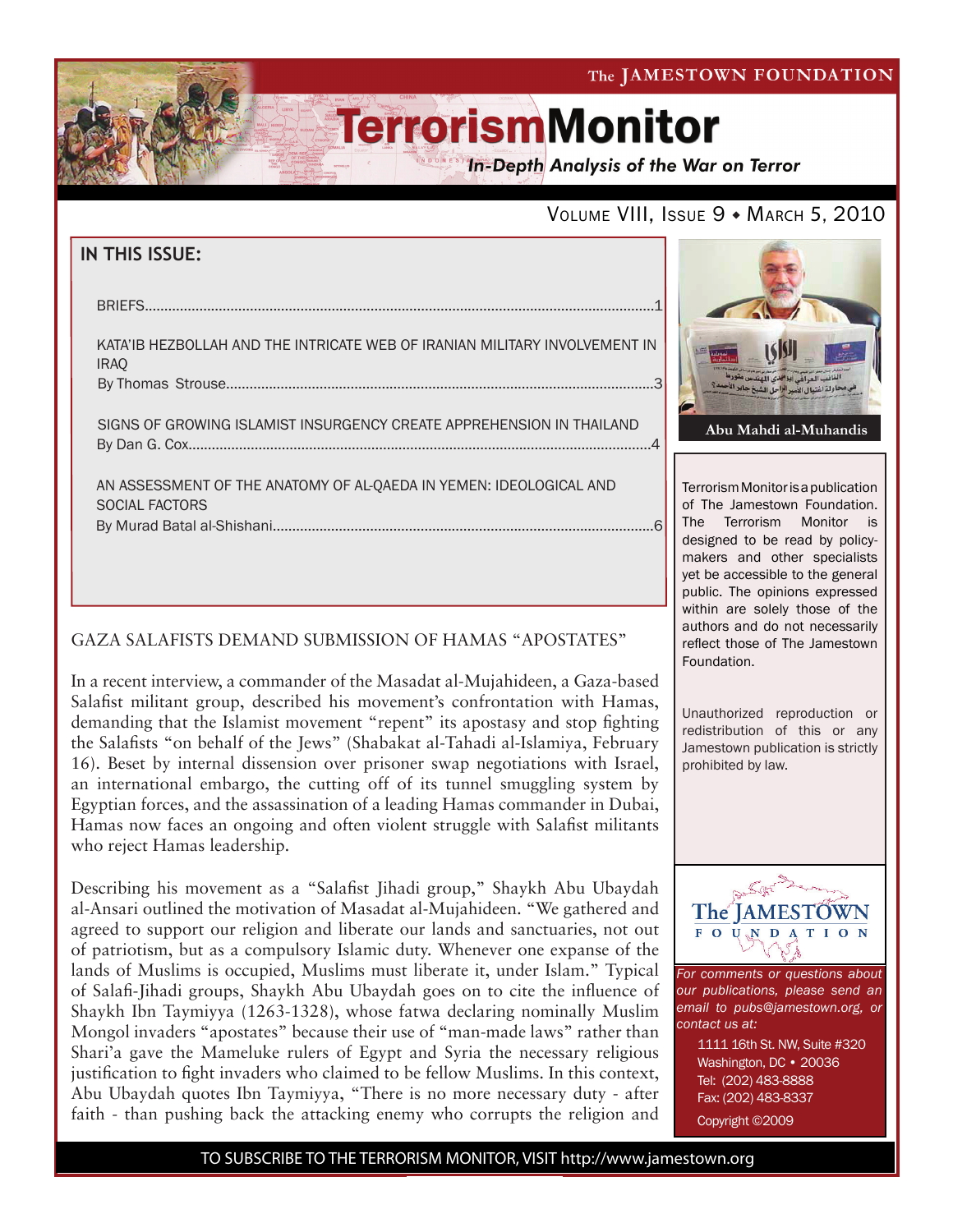the world, under any condition. Yet, if the enemy wants to attack Muslims, repulsing him is the duty of everybody, whether they volunteered or not." Though Ibn Taymiyya's works remain controversial in Islamic theological studies, Salafists tend to credit him with an authority just short of the Qur'an and the Hadiths in legitimacy. Ibn Taymiyya's influence is seen in Abu Ubaydah's declaration. "He who applies manmade law and human legislation, whether he is a Palestinian or something else, becomes an infidel, and whoever resorts to it for judgment also becomes infidel and fighting him becomes permissible."

Though Hamas has made significant moves in making Shari'a the law of Gaza, these efforts fall short of Salafist expectations. Abu Ubaydah refers to "imitations of Shari'a," and asks, "What can we say about one who applies Shari'a as legislated by himself? There is no doubt that this person is an infidel, as agreed by all scholars, no matter how big his turban is, nor how small his garment."

The Palestinian Salafists are also displeased with Hamas' failure to prosecute a jihad against Israel and what they perceive as a decline in anti-Israel militancy on the movement's part since it formed the Gaza government. "Formerly, they were fighting the Jews, but currently they fight those who fight and confront the Jews [i.e. the Salafists]... If they want to repent, stop their unilateral battle against us, and leave us alone, we will welcome their desire in order to devote ourselves to fighting the Jews. However, if they insist on fighting us on behalf of the Jews and to keep their positions, the conflict will not be settled... We believe that it is not permissible to reconcile with them for they have become apostates."

#### KENYA TURNS TO ISRAEL FOR MILITARY ASSISTANCE AGAINST GLOBAL JIHAD

As it gradually becomes drawn into the war in neighboring Somalia, Kenya has begun looking for new sources of security assistance beyond traditional partners like Great Britain and the United States. On February 11, Kenya's Minister of Internal Security, George Saitoti, met with his Israeli counterpart Yitzhaq Aharonovich in Jerusalem to request Israeli military assistance in countering radical Islamists who are threatening Kenya (Shabelle Media Network, February 14). Saitoti told the Israeli Minister, "The jihad is taking over Somalia and threatening to take over Kenya and all of Africa. No one is more experienced than you in

### TerrorismMonitor Volume VIII • Issue 9 • March 5, 2010

fighting internal terror." Israeli officials brought up the problem of African migrants and refugees attempting to enter Israel through the Sinai, evoking this response from the Kenyan Interior Minister: "Help us fight al-Qaeda and we'll help you with the infiltrators. We have vast knowledge in the subject" (Y-Net News, February 11; *Arutz Sheva*, February 11; Somaliland Press, February 12; Israel Today, February 14). The Israeli government was also reported to have said it is ready to hold consultations on forming a joint force with Kenya to guard the northern Kenyan border with Somalia and to prevent the entry of extremists (Shabelle Media) Network, February 14).

Somalia's al-Shabaab movement has threatened repeatedly to attack northern Kenya, most recently on February 10, when Shaykh Husayn Abdi Gedi announced plans to strike at troops belonging to Somalia's Transitional Federal Government (TFG) who are completing military training from Kenyan instructors in northeast Kenya (Radio Gaalkacyo, February 10, *Puntland Post*, February 6).

The talks with Kenya appear to be part of a growing Israeli interest in the Horn of Africa. In early February, the spokesman of the Israeli Ministry of Foreign Affairs, Yigal Palmor, told Somali media that Israel was ready to recognize the breakaway territory of Somaliland as an independent nation (Golis News, February 11). If Israel proceeds, it would be the first nation in the world to recognize Somaliland since its split from the rest of Somalia in 1991. International recognition is almost an obsession in Somaliland, which is unable to receive foreign aid, military equipment or development assistance without it. The elected government in Hargeisa is sure to show its appreciation to any nation that broke the two-decade-old diplomatic freeze-out. The Israeli declaration came on the heels of a statement by the deputy leader of al-Qaeda in the Arabian Peninsula that the movement intends to cooperate with Somali militants to place both sides of the narrow Bab al-Mandab strait at the southern end of the Red Sea "under the protection of Islam" (al-Malahim Establishment for Media Production, February 8; see also Terrorism *Monitor*, February 19). German-made Israeli Dolphin class submarines believed to be equipped with nucleararmed cruise missiles carried out naval exercises in the Red Sea in June 2009 after passing through Egypt's Suez Canal (Haaretz, July 5). A few weeks later, two Israeli warships passed through the Suez Canal into the Red Sea (AFP, July 14). These excursions were widely interpreted as a warning to Iran.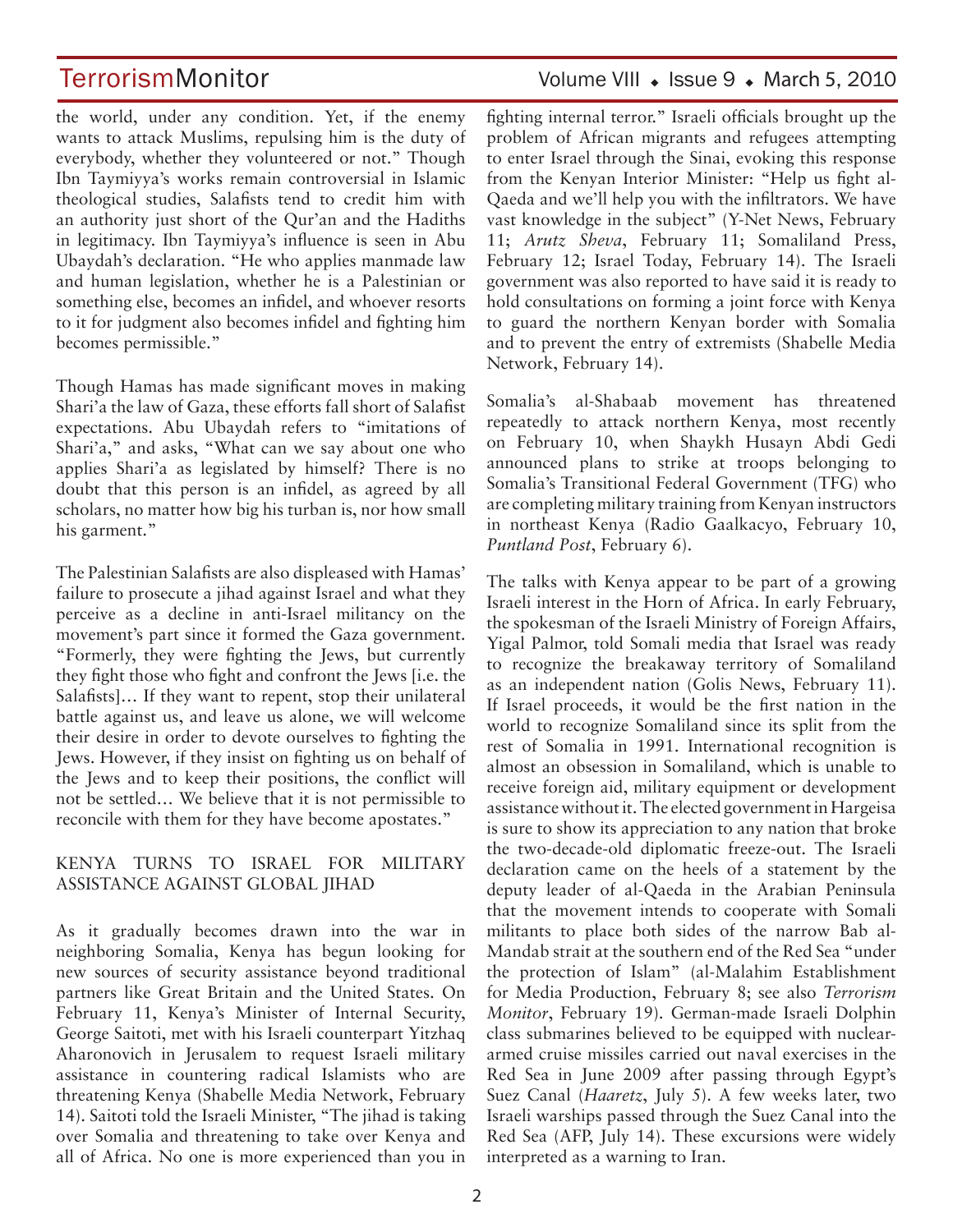The Somali press has cited unconfirmed reports that Israeli troops may establish a military outpost in the Somaliland port of Berbera to guard the approaches to the Red Sea (Shabelle Media Network, February 14). Berbera's small naval port is a Cold War legacy, built by the Soviets in 1969. Shifting alliances led to U.S. use of the port by 1980 and a U.S. upgrade of facilities in 1985. Since then, the port has become dilapidated but still continues to provide a major source of foreign currency for the Somaliland government. Berbera also has a long Soviet-built runway capable of handling all types of military and cargo aircraft.

## **Kata'ib Hezbollah and the Intricate Web of Iranian Military Involvement in Iraq**

#### *By Thomas Strouse*

It is no secret that Iran's influence runs deep in<br>Iraq. Most Iraqi politicians with close ties to Iran,<br>however, are wary of tarnishing their nationalist  $\blacktriangleright$  t is no secret that Iran's influence runs deep in Iraq. Most Iraqi politicians with close ties to Iran, credentials by admitting that they prefer to cooperate with Iran rather than the United States, in part because of growing anti-Iranian sentiment in Iraq.

Beginning in late  $2006$ , the leaders of the Sunni Awakening Movement openly aligned themselves with the U.S. military in an eventually successful campaign against terrorist groups in their midst. With a few notable exceptions, Iraqis who have aligned themselves with Iran against the U.S. in Iraq seek to keep their ties with Iran hidden.

While Iran's influence comes in a variety of forms, its covert support for armed militias in Iraq is the source of much speculation. The United States has cited financing, training, and arming of Shi'a militant groups as elements of Iran's "nefarious" conduct in Iraq (Congressional Research Service, June 4, 2009).

Iran's military assistance to armed groups outside of Iran is administered by its Quds Force, a branch of the Islamic Revolutionary Guard Corps (IRGC). The IRGC was established to defend the Islamic Revolution and cut its teeth during the Iran-Iraq War, fighting Iraqi

## TerrorismMonitor Volume VIII . Issue 9. March 5, 2010

forces on the frontlines and backing "fifth columns" throughout the region. The Quds Force was also tasked with propagating the Islamic Revolution beyond Iran's borders. Its most notable success to date has been Lebanon's Hezbollah. The Quds Force supported and trained anti-Saddam Iraqi militias, including those associated with Iraq's main Shi'a political parties now holding power in Iraq. These now-mainstream Shi'a political parties disbanded their militias or integrated them into the Iraqi security forces in order to participate in the U.S.-sponsored political process, but the Quds Force has continued to support new armed militias in Iraq. The role of these militias has been described in the West as the "tip of Iran's spear."

The commander in charge of the Quds Force is Brigadier General Qassem Suleimani. Little is known about Suleimani, but his influence in Iraq became visibly clear when he brokered an end to the fighting between Muqtada al-Sadr's Jaish al-Mahdi and Iraqi security forces in March 2008 (McClatchy, April 28, 2008). Sadr was the last of Iraq's leading Shi'a leaders to ostensibly disband his party's militia, which was established only months after the U.S. invasion, unlike other Shi'a militias that had been nurtured in Iran by the Quds Force during Saddam's reign.

Kata'ib Hezbollah (Brigades of the Party of God) is one Baghdad-based Shi'a militant group that has been accused of being a surrogate of Iran's Quds Force in Iraq. While not the most powerful or the best known, the group is described by the United States as an Iranbacked militant group that actively smuggles and stockpiles Iranian-made weapons in Iraq.

On February 12, U.S. and Iraqi security forces led a mission targeting Kata'ib Hezbollah in Iraq's Maysan province. The joint raid took place in rural villages near the Iranian border. At least five people were reportedly killed and some 22 suspected members of the group were arrested. Following the raid, the U.S. military said that there had been "a recent increase in lethal aid smuggling facilitated by members of Kata'ib Hezbollah, who then stockpile weapons and explosives in Iraqi communities for future attacks" (United States Forces - Iraq, Press Release USF-1, February 12).

Between March 2007 and June 2008, Kata'ib Hezbollah led a number of attacks against U.S. forces in Iraq (U.S. Treasury Department, Press Release TG-195, July 2, 2009). Throughout 2008, Al-Manar, Hezbollah's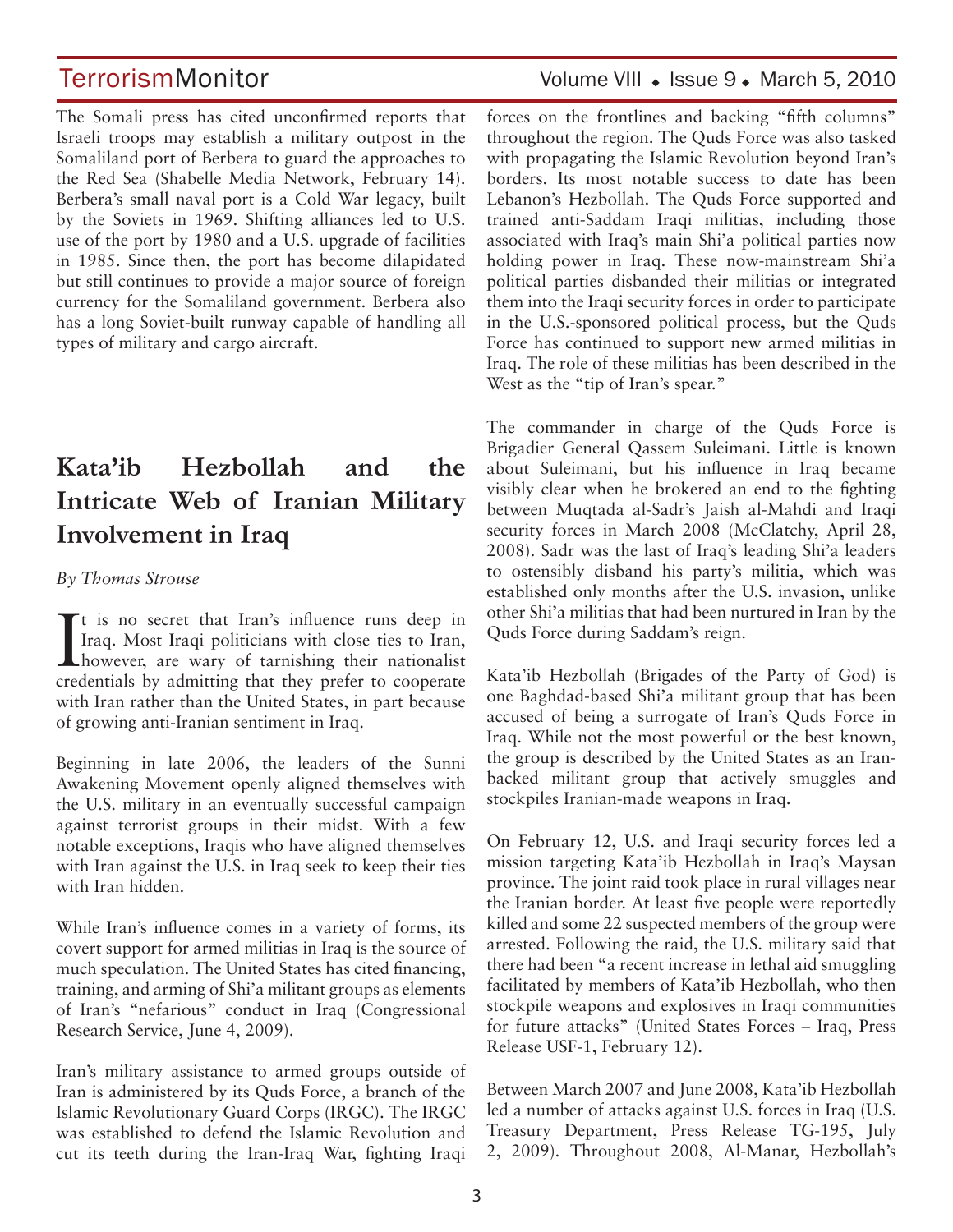television outlet in Lebanon, played numerous videos of Kata'ib Hezbollah launching rocket and roadside bomb attacks against U.S. troops. This helped put Kata'ib Hezbollah on the map among leading Shi'a militant groups. In December 2009, it was reported that the group had successfully hacked into U.S. Predator drone video feeds, presumably enabling its members to monitor and evade U.S. military operations (Army *Times*, December 21, 2009).

While the leadership of Kata'ib Hezbollah remains murky, one individual reportedly associated with the group is an Iraqi by the name of Jamal Ja'far Muhammad, but well-known in Iraq as Abu Mahdi al-Muhandis (a.k.a. The Engineer). He has been described as the "right-hand man" of Qassem Suleimani, the head of Iran's Quds Force (Sharqiyah TV, January 2). Al-Muhandis is wanted in Kuwait for his alleged role in the 1983 bombings of the American and French embassies in Kuwait City, as well as for his alleged involvement in the assassination attempt on the Kuwaiti Emir in 1985 both deemed to be Quds Force attempts to deter U.S., French, and Kuwaiti support for Iraq in its war with Iran. The U.S. Treasury Department designated Kata'ib Hezbollah and Abu Mahdi al-Muhandis as threats to the stability of Iraq in July 2009 (U.S. Treasury Department, Press Release TG-195, July 2, 2009).

Despite these allegations, al-Muhandis has been a member of the Iraqi parliament since March 2006 as part of the main Shi'a bloc, the United Iraqi Alliance (Al-Adala, November 8, 2005). He is running again in the March 7 election as part of the Iraqi National Alliance. Despite holding a seat in parliament for the past four years, he does not attend the parliament's sessions and spends much of his time in Tehran. Prior to 2003, he lived in Iran for about 20 years. In an interview on Iraqi television on January 26, al-Muhandis said that he has come under threats by the United States and has basically decided to wait out the withdrawal of American troops (Al-Sharqiyah TV, January 26). Iraq's Constitution provides all members of parliament with total immunity, which can only be lifted by the consent of an absolute majority of the parliament.

Muhandis, 56, joined the Da'wa Party in the early 1970s and left Iraq for Kuwait later that decade, working in Kuwait City as an engineer. Following the 1983 bombings, he fled Kuwait for Iran. He joined SCIRI in 1985 and became a senior leader in its Badr Brigade, which fought against Saddam during the Iran-

## TerrorismMonitor Volume VIII . Issue 9 . March 5, 2010

Iraq War under the guidance of the IRGC (Al-Sharqiyah TV, January 26).

Abu Mahdi al-Muhandis is not the only Iraqi political figure to align himself so closely with Iran's Quds Force, but he is one of few who openly admits it. His ability to maintain one hand in Iraq's parliament and another in Iran's Quds Force and its involvement with Shi'a militant groups such as Kata'ib Hezbollah is a clear manifestation of the intricate and tangled web of Iraq-Iran relations.

*Thomas Strouse is a Director at Foreign Reports Inc.,*  an oil consulting firm based in Washington, D.C.

## **Signs of Growing Islamist Insurgency Create Apprehension in Thailand**

 $By$  *Dan G. Cox* 

 $\blacktriangle$  hai and U.S. officials are preparing for another year of unrest emanating from the continuing  $\blacktriangle$  insurgency in the Muslim Malay-dominated Thai provinces of Narathiwat, Pattani and Yala. Officials are also bracing for violence from the possible spread of the insurgency to neighboring provinces and the negative effect this would have on the Thai tourist economy. The tourist destination of Phuket has been receiving U.S. anti-terrorism support since 2004, when two bomb blast suppression blankets were given to provincial leaders by the U.S. embassy (Phuket Gazette, January 6). The fear of a potential widening of violence in southern Thailand has been manifested recently in a precipitous decline in foreign tourism. The number of foreign visitors to Thailand dropped 7% in 2009. Much of this decline was blamed on wary Chinese tourists choosing Taiwan as their preferred vacation destination (Thailand Business News, December 7, 2009).

The recent ranking of Thailand in the "extreme" category of the Terrorism Risk Index (developed by Maplecroft, a private U.S. risk analysis firm) will undoubtedly add to the decline in Thai tourism (Thailand Business News, February 18, 2010). [1] This ranking appears justified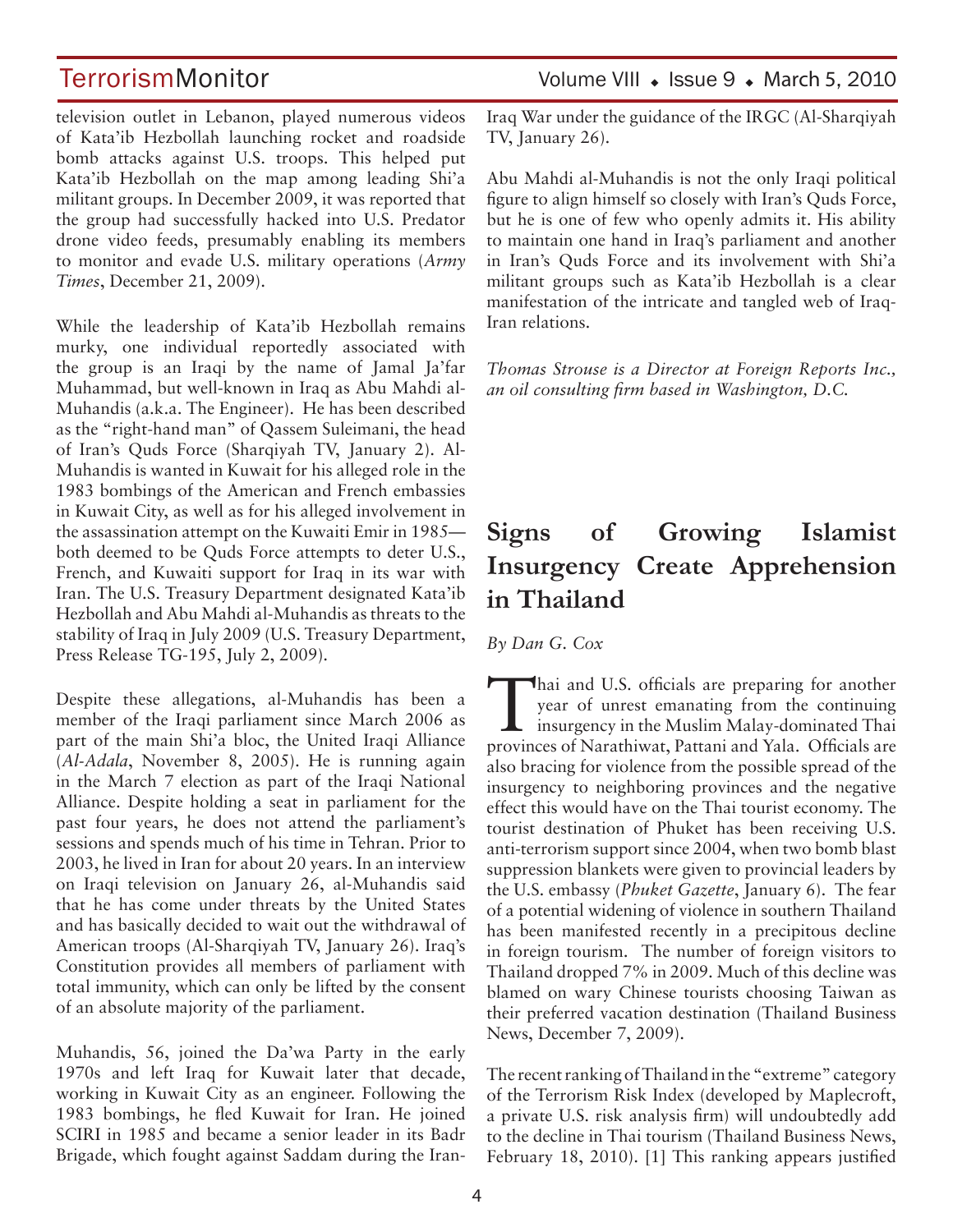given recent terrorism perpetrated by insurgent groups in southern Thailand. Even Prime Minister Abhisit Vejjajiva admitted that he was dissatisfied with the performance of authorities in addressing the violence in Thailand's "Deep South" (Pataninews.net, January 5). Although the number of attacks fell from an estimated  $1,025$  in fiscal year 2008 to 761 in fiscal year 2009, the death toll was unaffected, with both years producing well over 1,000 deaths (Pataninews.net, January 5). Tactically, terrorists are using increasingly more sophisticated improvised explosive devices (IEDs), providing a challenge for Thai military and police authorities similar to what Coalition forces are experiencing in Iraq and Afghanistan. Insurgents in southern Thailand are also developing a more sophisticated operational plan to target government, military and police officials. In early January, this new combination of tactics and operations manifested in a 5kg and 20kg buried IED attack that narrowly missed killing Thai soldiers on patrol (Bangkok Post, January)  $5$ ).

Recent violence also seems aimed at influencing top government officials. A series of coordinated attacks perpetrated during Vejjajiva's visit to Yala province is an example of this phenomenon. Two bomb attacks and two targeted assassinations, one of which killed a female defense volunteer, sent a clear message to governmental officials (Bangkok Post, January 6; January 7).

Even though insurgent attacks have not grown in sophistication, the situation has proven complex and difficult to deal with. Former Prime Minister Thaksin Shinawatra is credited with widening the insurgency through the initial use of heavy-handed tactics. In one incident involving Thai security forces (who were apparently acting without a governmental directive), six gunmen opened fire on al-Furgan mosque in Ai Pa Yay village in Narathiwat Province, killing ten and wounding eleven. The gunmen were believed to be former members of the Thahan Phran (paramilitary rangers) and government-supported defense volunteers (Asia Times Online, January 27). Similarly counterproductive is the use of "abusive detentions," which were common in 2007 and seem to have "backfired and increased resentment among Malay Muslims" (Pataninews.net, January 5). All of these actions have taken place under emergency martial law, but current Prime Minister Vejjajiva has attempted to reduce friction recently through cooperation with local leaders and has pledged his desire to lift martial law as soon as possible (Asia Times Online, January 27).

### TerrorismMonitor Volume VIII . Issue 9. March 5, 2010

Despite Prime Minister Vejjajiva's more nuanced approach to southern Thailand, some in his administration still view the complex insurgency simplistically. For example, Thai Foreign Minister Kasit Piromya idealistically promised an end to violence this year, pinning great hopes on the Thai government's  $\frac{1}{3}$  financial support of development initiatives in the region (AFP, February 2).

While Vejiajiva's approach is an improvement over simplified views lumping all of Thailand's Malay Muslims together under a single Islamist banner, any haphazard attempt to address the causes of the insurgency that does not take into account the specific and often highly nuanced dynamics of the local system is unlikely to produce benefits (Asia Times Online, November 17, 2009). It appears that an inadequate understanding of the insurgent operational environment has allowed much of the financial aid to be funneled into the local patron-client system, making it ineffectual in addressing long-standing economic grievances. Having said this, the suggestion that the "government should ensure that projects are implemented transparently and with grassroots participation" may resonate with a new prime minister committed to building local relationships in southern Thailand (Pataninews.net, January 5).

Underlying propensities and tensions within any state make each insurgency unique and highly complex.

Because attempts at mitigation lack finesse and a detailed understanding of the underlying tensions which motivate different groups in southern Thailand, simplistic silver-bullet solutions are likely not only to fail, but even to fuel the insurgent movement. Dealing with the insurgency and the resultant terrorism in southern Thailand is made more difficult because the nation remains on the verge of violent conflict over the military's removal of Prime Minister Shiniwatra in 2006.

*Dan G. Cox is an Associate Professor of Political Science* at the United States Army School of Advanced Military *Studies, Fort Leavenworth, Kansas.*

Notes:

1. See http://www.maplecroft.com/about/news/ terrorism\_risk\_index\_feb\_10.html.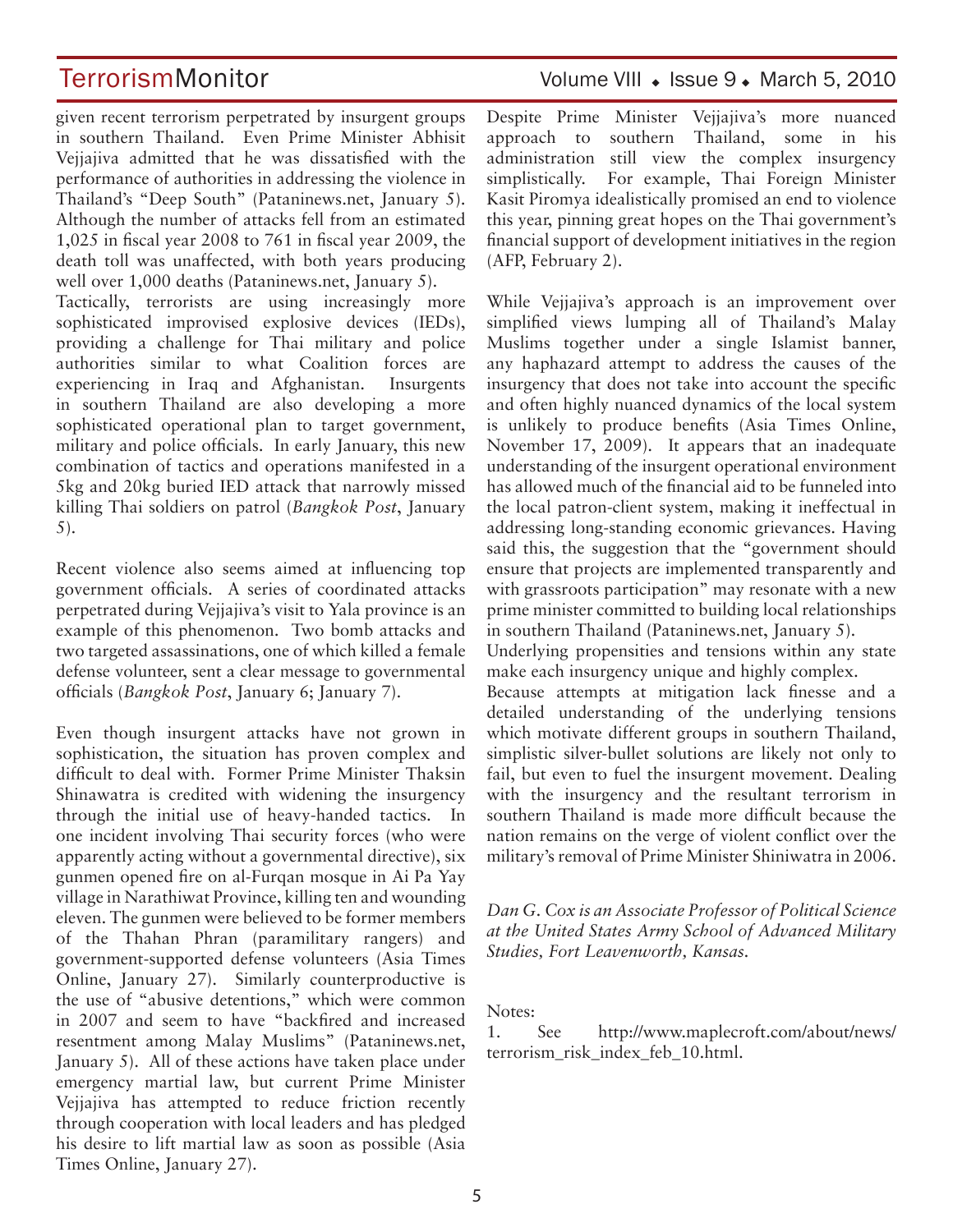### TerrorismMonitor Volume VIII . Issue 9 . March 5, 2010

## **An Assessment of the Anatomy of al-Qaeda in Yemen: Ideological and Social Factors**

*By Murad Batal alShishani* 

Yemen has become one of the most important<br>strongholds and safe havens for al-Qaeda. The<br>impact of Yemen's Salafi-Jihadist movement is strongholds and safe havens for al-Qaeda. The impact of Yemen's Salafi-Jihadist movement is no longer limited to that nation and its national security alone. The threat posed by Yemen's militant Salafists has spread to neighboring countries such as Saudi Arabia and more distantly to the United States, as indicated by the failed Christmas Day suicide bombing of a Northwest Airways passenger plane by Nigerian Umar al-Faruq Abd al-Mutalib, who received his training in Yemen.

Al-Qaeda in Yemen, or al-Qaeda in the Arabian Peninsula (AQAP), as it calls itself at the moment, has gone through different phases. During the era of the Afghan Jihad, Arab fighters recruited a large number of Yemenis, and Osama bin Laden relied on them as personal bodyguards. [1] After the U.S. invasion of Afghanistan in late 2001, they returned to Yemen and Saudi Arabia, focusing their operations on the latter. In February 2006, Yemen's "Great Escape" of over a dozen leading al-Qaeda suspects paved the way for a process of reorganization of a movement in Yemen and coincided with their withdrawal from Saudi Arabia after three years of armed confrontations with the authorities (see Terrorism Focus, February 7, 2006). Thus, Yemen became a destination for Saudi jihadis and AQAP was born as a coalition of Saudi and Yemeni jihadis (al-Jazeera.net, January 18).

Given the pivotal role that Yemen's militant Islamists are playing as a host for al-Qaeda and a magnet for jihadis from abroad, this article seeks to analyze the structure of al-Qaeda in the Arabian Peninsula and identify the social and ideological structures that led to its success. In order to obtain reasonably accurate results, the author has collected the names of about 75 people associated with al-Qaeda in Yemen as published, and analyzed them in order to help understand the structure of the organization.

#### Organization of AQAP

It appears that AQAP draws on three main groups for its recruits: Yemenis, Saudis, and foreigners. [2] According to the author's analysis, Yemenis form the majority with  $56\%$ , followed by Saudis at  $37\%$  and foreigners,  $7\%$ . This is a key indicator of the level of success that al-Qaeda and Salafi-Jihadists have had in disseminating their ideology among local Yemenis. It also raises questions as to which areas of Yemen in particular that al-Qaeda and the Salafi-Jihadists have been most successful.

Upon analyzing the tribal and regional origins of the persons under study, the author found that Yemeni recruits were equally distributed between northern and southern tribes  $(52\%$  and  $48\%$  respectively). The reason for this relatively equal distribution is that al-Qaeda's discourse finds a ready audience among tribal people, whether in the south or the north. Yemeni journalist Nabil al-Sufi argues that al-Qaeda's area of  $influence$  in Yemen forms a large triangle that is half the size of the country (al-Hayat, January 31, 2009). The triangle starts from Abyan in the west and extends to al-Jawf in the south, passing through large areas of Shabwa governorate as far as Hadramut. From the north, it is connected to the capital city of San'a by Arhab directorate, overlooking the Maqfar triangle that connects it to another three provinces: San'a, Ghamran and Sa'da. The result is the formation of an area known for its tribal affiliations rather than its affiliation to the state and an area where there are few state institutions and where tribal laws dominate.

A focus on tribes in Yemen has been a main reason behind al-Qaeda's success in finding a safe haven there. Abu Musab al-Suri, the first to see Yemen's potential as a safe haven for the jihadist movement, has said that the main reason for considering Yemen a stronghold for jihadis is the tribal nature of its people and the solidarity between tribes. [3]. It was for similar reasons that Osama bin Laden addressed the southern tribes of Saudi Arabia in 2004, specifically in Asir province (which borders Yemen), naming the tribes and encouraging them to fight in Iraq. "Oh heroes of Asir and champions of Hashed, Madhaj, and Bakeel, do not stop your supplies to assist your brothers in the land of Mesopotamia [i.e. Iraq]. The war there is still raging and its fire spreading."  $[4]$ 

Abdul-Ilah al-Sha'e, a Yemeni journalist, confirms that al-Qaeda has succeeded in building an alliance with the tribal system in Yemen because the country has not been "tamed" or "civilized" like other countries. Tribes are still in control and thus it was easy to build alliances with them. [5] Abdul-Illah said that al-Qaeda wanted to recruit young people who were not afraid of death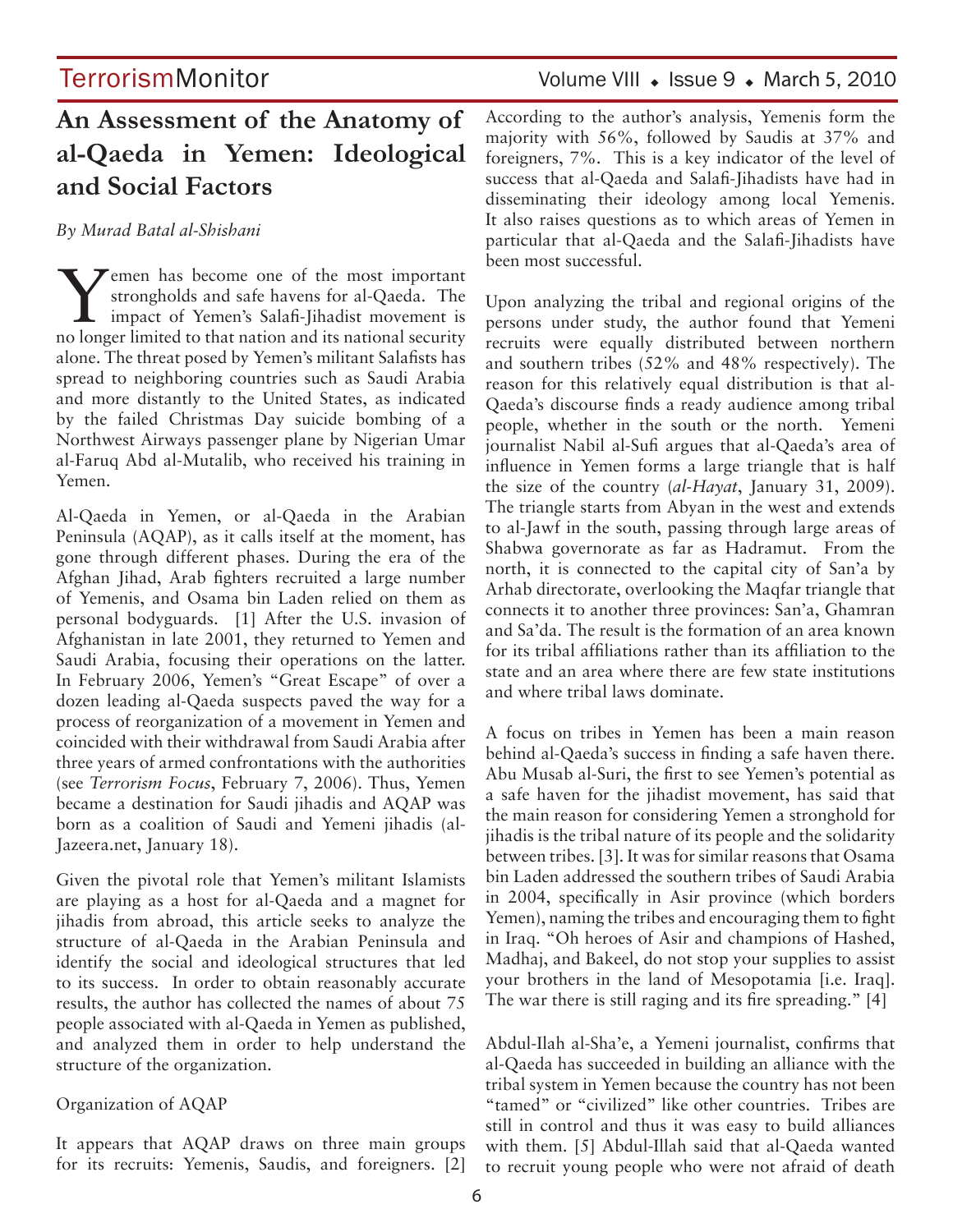and found these young people in Yemen's tribal and Bedouin societies, where acts of revenge and battles between tribes are still dominant, given the absence of state institutions (al-Jazeera.net, January 21).

Conditions of Militancy in the South

Southern Yemenis, who form the majority of the population, were the first to join the Salafi-Jihadi movement. Political conditions in the south have made tribes closer to al-Qaeda. Saeed al-Jahmi, author of an Arabic language text on al-Qaeda in Yemen, has said that the number of al-Qaeda members in the southern part of Yemen is higher than that in the north and gives the following reasons for this phenomenon: the political conditions in the south; the repressiveness of the former Marxist regime; and the political use of violence ingrained in the south during that period. Moreover, the Salafis of the south are different from those of the north, busying themselves with generalities while northerners focused on details. A key element in the development of southern militancy was migration to Saudi Arabia, where many joined Islamic Shari'a schools and first became introduced to the Salafist ideology. Many Yemeni emigrants wanted to return to their home country and seek revenge on those who had deprived them from living in their homeland. In addition, the charismatic personality of Bin Laden (perceived as a hero and savior by some) and the failure of the Muslim Brotherhood to attract southern Salafists to their movement made it easy for al-Qaeda to recruit fighters from the south. [6]

Political conditions in the south and predominant feelings of unequal treatment by the central government made people there vulnerable to al-Qaeda's rhetoric and ideology. This becomes clear when one reads the letter of Abu Basir al-Wuhayshi, the leader of al-Qaeda in Yemen, entitled "To Our People in the South" (May  $13, 2009$ :

> The events, [suppression of protests by Yemeni security forces] in Lahaj, al-Dale, Abyan, Hadramut and other areas, and the injustice and suppression of people who have no weapons to defend themselves, have gone beyond all acceptable limits. It is our duty to support these people, assist them and lend them a helping hand. Oh free men, resistors of injustice and oppression in Yemen and in the Arab Peninsula, what you are preaching is a right that God and your religion have urged you to preach. It is because you by your nature do not accept

### TerrorismMonitor Volume VIII . Issue 9. March 5, 2010

injustice and humiliation. With your faith, you were able to resist the British occupation [of the Aden Protectorate, 1839-1967] and to force the [British] troops to leave your country. Then you have practiced your right to peaceful protests. Now even this right, given by the oppressor, is taken away from you. When you protested, you were badly oppressed although your cause was just. If you demand justice, it does not mean that you want separation. [7]

With regard to Saudi operatives in AQAP, most came from the south of Saudi Arabia (up to  $50\%$ ), while  $39\%$ came from the central area (mainly from al-Qassim) and 11% from other areas (al-Ghad, January 6, 2005). Al-Qaeda members coming from al-Qassim are tribal and conservative in nature. This geographical distribution reflects the huge impact of al-Qaeda's defeat in Saudi Arabia after confrontations with Saudi troops and the movement's departure for Yemen.

Al-Qaeda's focus on recruitment from the south of Saudi Arabia led to an increase in the number of Saudi al-Qaeda members who have tribal connections to Yemeni tribes. The emphasis on tribal unity can becomes clear in a 2004 letter by militant Saudi Salafist ideologue Fares Shuwail al-Zahrani (a.k.a. Abu Jandal al-Azadi), also entitled "To the People of the South":

> I hereby say to the people of the south, the south of the Arabian Peninsula, avoiding all colonial division of our countries, from the Yamani side to the Arabian Sea, to our proud tribes, who God has favored with Islam and made them occupy the world, I say to them that I am proud of being one of them ... I tell them that our country is in the middle of the world, we have the Qiblah, Mecca and Medina. We have the richest seas, the most important straits and the greatest reserves of oil. Do you accept that the crusaders and their agents control you? Do you accept that they steal your money and your resources? Would you allow them to kill your sons and daughters? Oh people of the Arabian Peninsula, oh people of the Arabian Peninsula, you are the strategic depth of your fellow jihadists.  $[8]$

Among the al-Qaeda members recruited from southern Saudi Arabia were seven of the fifteen Saudi 9/11 bombers. Bin Laden highlighted this fact in a recorded speech, saying, "Asir's tribes formed the lion's share [of